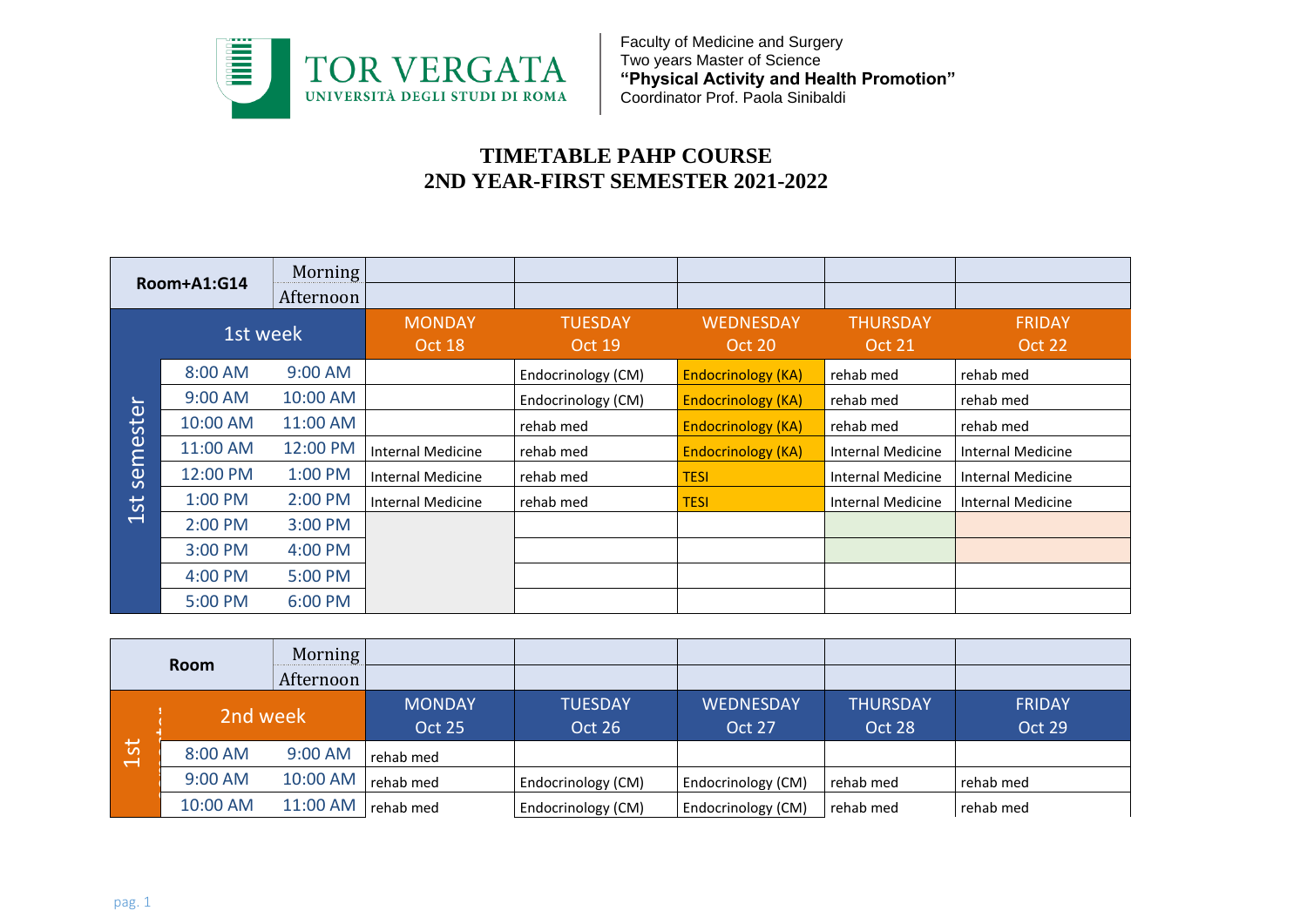

| 11:00 AM  | 12:00 PM  | Internal Medicine | <b>Endocrinology (CM)</b> | Endocrinology (CM) | rehab med | rehab med |
|-----------|-----------|-------------------|---------------------------|--------------------|-----------|-----------|
| 12:00 PM  | $1:00$ PM | Internal Medicine | rehab med                 | Endocrinology (CM) | rehab med | rehab med |
| 1:00 PM   | 2:00 PM   | Internal Medicine | rehab med                 | Endocrinology (CM) | rehab med |           |
| $2:00$ PM | 3:00 PM   |                   |                           |                    |           |           |
| 3:00 PM   | 4:00 PM   |                   |                           |                    |           |           |
| 4:00 PM   | 5:00 PM   |                   |                           |                    |           |           |
| 5:00 PM   | 6:00 PM   |                   |                           |                    |           |           |

|        | <b>Room</b> | Morning   |                        |                          |                           |                          |                                   |
|--------|-------------|-----------|------------------------|--------------------------|---------------------------|--------------------------|-----------------------------------|
|        |             | Afternoon |                        |                          |                           |                          |                                   |
|        | 3rd week    |           | <b>MONDAY</b><br>Nov 1 | <b>TUESDAY</b><br>Nov 2  | <b>WEDNESDAY</b><br>Nov 3 | <b>THURSDAY</b><br>Nov 4 | <b>FRIDAY</b><br>Nov <sub>5</sub> |
| mester | 8:00 AM     | 9:00 AM   |                        |                          |                           |                          |                                   |
|        | 9:00 AM     | 10:00 AM  |                        | Endocrinology (CM)       |                           |                          |                                   |
|        | 10:00 AM    | 11:00 AM  |                        | Endocrinology (CM)       | Internal Medicine         | <b>Internal Medicine</b> | Internal Medicine                 |
|        | 11:00 AM    | 12:00 PM  |                        | Endocrinology (CM)       | Internal Medicine         | <b>Internal Medicine</b> | Internal Medicine                 |
| 95     | 12:00 PM    | 1:00 PM   |                        | Internal Medicine        | Internal Medicine         | <b>Internal Medicine</b> |                                   |
| 1st    | 1:00 PM     | 2:00 PM   |                        | <b>Internal Medicine</b> |                           |                          |                                   |
|        | 2:00 PM     | 3:00 PM   |                        |                          |                           |                          |                                   |
|        | 3:00 PM     | 4:00 PM   |                        |                          |                           |                          |                                   |
|        | 4:00 PM     | 5:00 PM   |                        |                          |                           |                          |                                   |
|        | 5:00 PM     | 6:00 PM   |                        |                          |                           |                          |                                   |

| Room                                                  | Morning<br>Afternoon |                        |                         |                                   |                                  |                                |
|-------------------------------------------------------|----------------------|------------------------|-------------------------|-----------------------------------|----------------------------------|--------------------------------|
| $\overline{\phantom{0}}$<br>$\frac{c}{L}$<br>4th week |                      | <b>MONDAY</b><br>Nov 8 | <b>TUESDAY</b><br>Nov 9 | <b>WEDNESDAY</b><br><b>Nov 10</b> | <b>THURSDAY</b><br><b>Nov 11</b> | <b>FRIDAY</b><br><b>Nov 12</b> |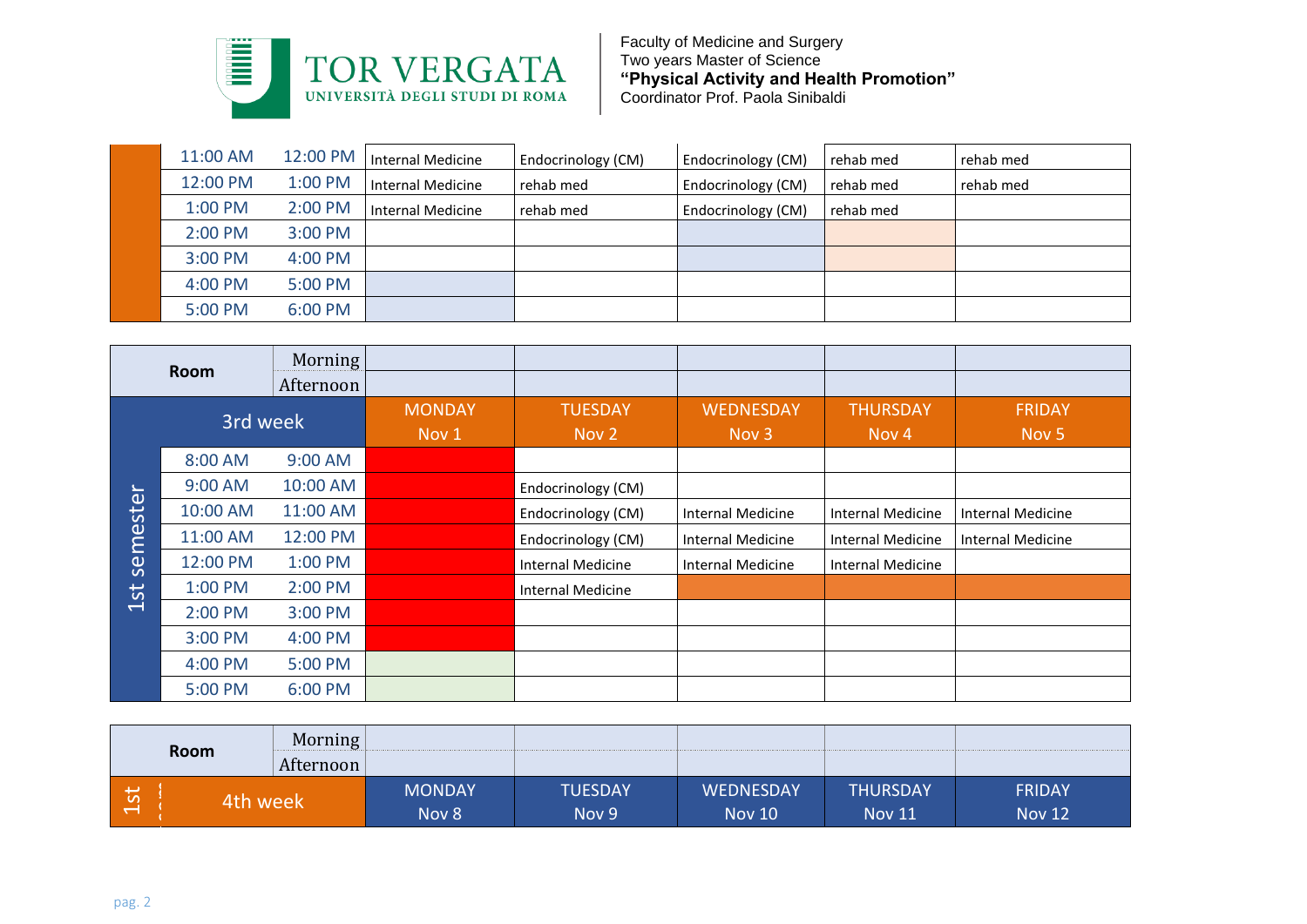

| 8:00 AM   | $9:00$ AM | Endocrinology (KA) |                          |                    |                        |                        |
|-----------|-----------|--------------------|--------------------------|--------------------|------------------------|------------------------|
| 9:00 AM   | 10:00 AM  | Endocrinology (KA) |                          | Endocrinology (CM) |                        |                        |
| 10:00 AM  | 11:00 AM  | Internal Medicine  |                          | Endocrinology (CM) | <b>General Surgery</b> | <b>General Surgery</b> |
| 11:00 AM  | 12:00 PM  | Internal Medicine  | Internal Medicine        | Endocrinology (CM) | <b>General Surgery</b> | <b>General Surgery</b> |
| 12:00 PM  | 1:00 PM   |                    | <b>Internal Medicine</b> | Endocrinology (CM) | <b>General Surgery</b> |                        |
| $1:00$ PM | $2:00$ PM |                    |                          | Endocrinology (CM) |                        |                        |
| 2:00 PM   | $3:00$ PM |                    |                          |                    |                        |                        |
| 3:00 PM   | 4:00 PM   |                    |                          |                    |                        |                        |
| 4:00 PM   | 5:00 PM   |                    |                          |                    |                        |                        |
| 5:00 PM   | 6:00 PM   |                    |                          |                    |                        |                        |

|                                    | <b>Room</b> | Morning<br>Afternoon |                                |                                 |                                   |                           |                                |
|------------------------------------|-------------|----------------------|--------------------------------|---------------------------------|-----------------------------------|---------------------------|--------------------------------|
|                                    | 5th week    |                      | <b>MONDAY</b><br><b>Nov 15</b> | <b>TUESDAY</b><br><b>Nov 16</b> | <b>WEDNESDAY</b><br><b>Nov 17</b> | <b>THURSDAY</b><br>Nov 18 | <b>FRIDAY</b><br><b>Nov 19</b> |
| $\mathbf{L}_{\mathbf{m}}$<br>meste | 8:00 AM     | 9:00 AM              | <b>General Surgery</b>         |                                 |                                   |                           |                                |
|                                    | 9:00 AM     | 10:00 AM             | <b>General Surgery</b>         | Internal Medicine               |                                   | <b>General Surgery</b>    |                                |
|                                    | 10:00 AM    | 11:00 AM             | <b>General Surgery</b>         | <b>Internal Medicine</b>        | Cardiovasc. Dis.                  | <b>General Surgery</b>    | Cardiovasc. Dis.               |
|                                    | 11:00 AM    | 12:00 PM             | Internal Medicine              | <b>General Surgery</b>          | Cardiovasc. Dis.                  |                           | Cardiovasc. Dis.               |
| ဖြ                                 | 12:00 PM    | 1:00 PM              | <b>Internal Medicine</b>       | General Surgery                 | Cardiovasc. Dis.                  |                           | Cardiovasc. Dis.               |
| 1st                                | 1:00 PM     | 2:00 PM              |                                |                                 | Cardiovasc. Dis                   |                           | Cardiovasc. Dis                |
|                                    | 2:00 PM     | 3:00 PM              |                                |                                 |                                   |                           |                                |
|                                    | 3:00 PM     | 4:00 PM              |                                |                                 |                                   |                           |                                |
|                                    | 4:00 PM     | 5:00 PM              |                                |                                 |                                   |                           |                                |
|                                    | 5:00 PM     | 6:00 PM              |                                |                                 |                                   |                           |                                |

| Room | -----<br>VL<br>- - - - -----<br>$\cdot$ |  |  |  |
|------|-----------------------------------------|--|--|--|
|      |                                         |  |  |  |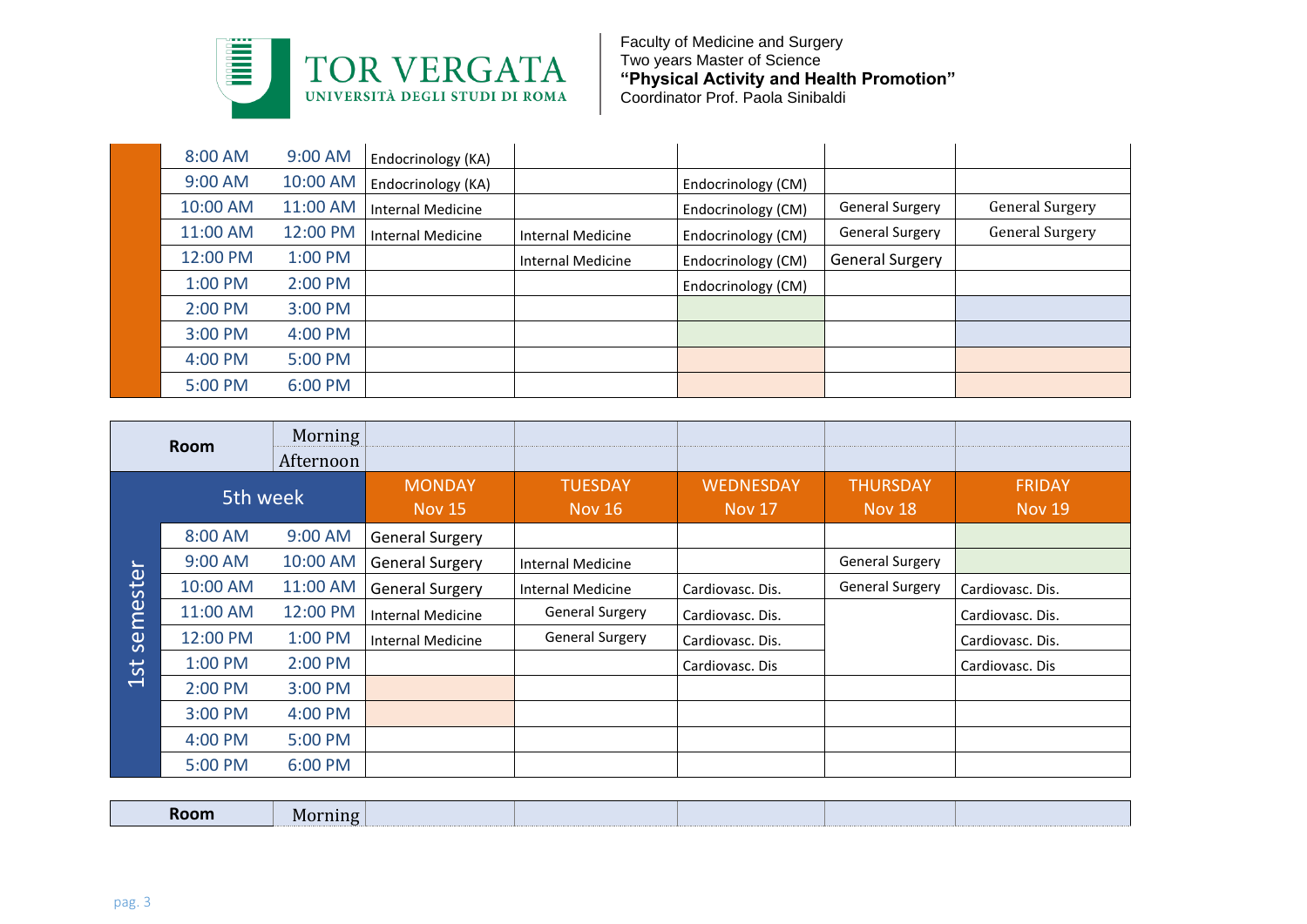

|          |          | Afternoon |                                |                                 |                                   |                                  |                                |
|----------|----------|-----------|--------------------------------|---------------------------------|-----------------------------------|----------------------------------|--------------------------------|
|          | 6th week |           | <b>MONDAY</b><br><b>Nov 22</b> | <b>TUESDAY</b><br><b>Nov 23</b> | <b>WEDNESDAY</b><br><b>Nov 24</b> | <b>THURSDAY</b><br><b>Nov 25</b> | <b>FRIDAY</b><br><b>Nov 26</b> |
|          | 8:00 AM  | $9:00$ AM |                                | Endocrinology (CM)              | Endocrinology (CM)                |                                  |                                |
|          | 9:00 AM  | 10:00 AM  |                                | Endocrinology (CM)              | Endocrinology (CM)                |                                  |                                |
| semester | 10:00 AM | 11:00 AM  | Cardiovasc. Dis.               | Endocrinology (CM)              | Endocrinology (CM)                |                                  |                                |
|          | 11:00 AM | 12:00 PM  | Cardiovasc. Dis.               |                                 |                                   |                                  |                                |
|          | 12:00 PM | 1:00 PM   | Cardiovasc. Dis.               |                                 |                                   |                                  |                                |
| 1st      | 1:00 PM  | 2:00 PM   | Cardiovasc. Dis                |                                 |                                   |                                  |                                |
|          | 2:00 PM  | 3:00 PM   |                                |                                 |                                   |                                  |                                |
|          | 3:00 PM  | 4:00 PM   |                                |                                 |                                   |                                  |                                |
|          | 4:00 PM  | 5:00 PM   |                                |                                 |                                   |                                  |                                |
|          | 5:00 PM  | 6:00 PM   |                                |                                 |                                   |                                  |                                |

|          | Room     | Morning<br>Afternoon |                                |                                 |                    |                          |                        |
|----------|----------|----------------------|--------------------------------|---------------------------------|--------------------|--------------------------|------------------------|
|          | 7th week |                      | <b>MONDAY</b><br><b>Nov 29</b> | <b>TUESDAY</b><br><b>Nov 30</b> | WEDNESDAY<br>Dec 1 | <b>THURSDAY</b><br>Dec 2 | <b>FRIDAY</b><br>Dec 3 |
|          | 8:00 AM  | 9:00 AM              |                                |                                 |                    |                          |                        |
|          | 9:00 AM  | 10:00 AM             |                                |                                 |                    |                          |                        |
|          | 10:00 AM | 11:00 AM             |                                |                                 |                    |                          |                        |
| semester | 11:00 AM | 12:00 PM             |                                |                                 |                    |                          |                        |
|          | 12:00 PM | 1:00 PM              |                                |                                 |                    |                          |                        |
| 1st      | 1:00 PM  | 2:00 PM              |                                |                                 |                    |                          |                        |
|          | 2:00 PM  | 3:00 PM              |                                |                                 |                    |                          |                        |
|          | 3:00 PM  | 4:00 PM              |                                |                                 |                    |                          |                        |
|          | 4:00 PM  | 5:00 PM              |                                |                                 |                    |                          |                        |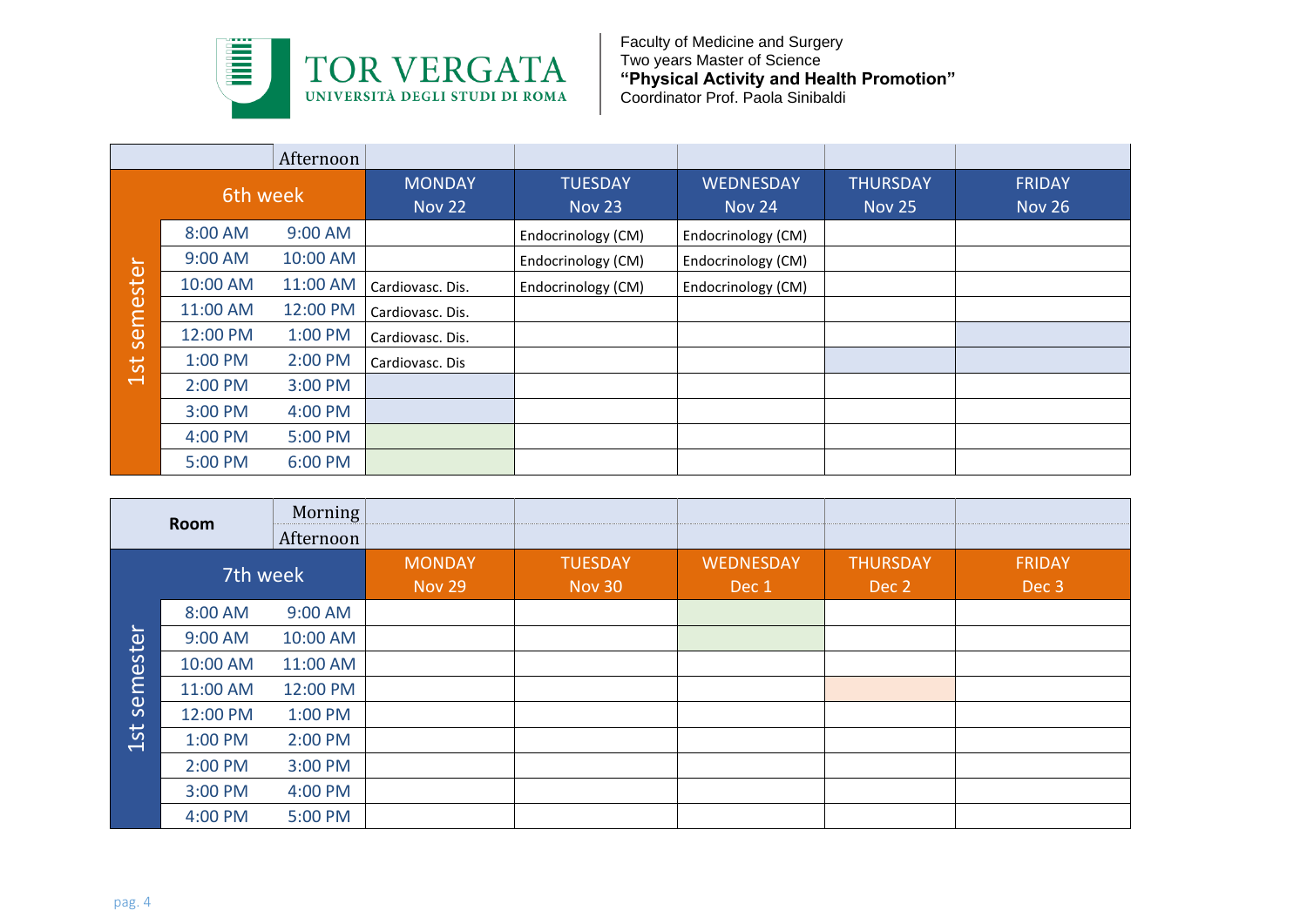

| 6:00 PM<br>$0.00 P$ M<br>D.UU |
|-------------------------------|
|-------------------------------|

|          | Room     | Morning<br>Afternoon |                                   |                         |                    |                          |                                |
|----------|----------|----------------------|-----------------------------------|-------------------------|--------------------|--------------------------|--------------------------------|
|          | 8th week |                      | <b>MONDAY</b><br>Dec <sub>6</sub> | <b>TUESDAY</b><br>Dec 7 | WEDNESDAY<br>Dec 8 | <b>THURSDAY</b><br>Dec 9 | <b>FRIDAY</b><br><b>Dec 10</b> |
|          | 8:00 AM  | 9:00 AM              |                                   |                         |                    | <b>TESI</b>              |                                |
|          | 9:00 AM  | 10:00 AM             |                                   |                         |                    | <b>TESI</b>              |                                |
|          | 10:00 AM | 11:00 AM             |                                   |                         |                    | <b>TESI</b>              |                                |
|          | 11:00 AM | 12:00 PM             |                                   |                         |                    | <b>TESI</b>              |                                |
| semester | 12:00 PM | 1:00 PM              |                                   |                         |                    | <b>TESI</b>              |                                |
| 1st      | 1:00 PM  | 2:00 PM              |                                   |                         |                    | <b>TESI</b>              |                                |
|          | 2:00 PM  | 3:00 PM              |                                   |                         |                    | <b>TESI</b>              |                                |
|          | 3:00 PM  | 4:00 PM              |                                   |                         |                    | <b>TESI</b>              |                                |
|          | 4:00 PM  | 5:00 PM              |                                   |                         |                    | <b>TESI</b>              |                                |
|          | 5:00 PM  | 6:00 PM              |                                   |                         |                    |                          |                                |

| Room                                              |          | Morning<br>Afternoon |                         |                                 |                                   |                                  |                                |
|---------------------------------------------------|----------|----------------------|-------------------------|---------------------------------|-----------------------------------|----------------------------------|--------------------------------|
| $\overline{\phantom{0}}$                          | 9th week |                      | <b>MONDAY</b><br>Dec 13 | <b>TUESDAY</b><br><b>Dec 14</b> | <b>WEDNESDAY</b><br><b>Dec 15</b> | <b>THURSDAY</b><br><b>Dec 16</b> | <b>FRIDAY</b><br><b>Dec 17</b> |
| este<br>≻<br>ဖြ<br>5t<br>$\overline{\phantom{0}}$ | 8:00 AM  | 9:00 AM              |                         |                                 |                                   |                                  |                                |
|                                                   | 9:00 AM  | 10:00 AM             |                         |                                 |                                   |                                  |                                |
|                                                   | 10:00 AM | 11:00 AM             |                         |                                 |                                   |                                  |                                |
|                                                   | 11:00 AM | 12:00 PM             |                         |                                 |                                   |                                  |                                |
|                                                   | 12:00 PM | 1:00 PM              |                         |                                 |                                   |                                  |                                |
|                                                   | 1:00 PM  | 2:00 PM              |                         |                                 |                                   |                                  |                                |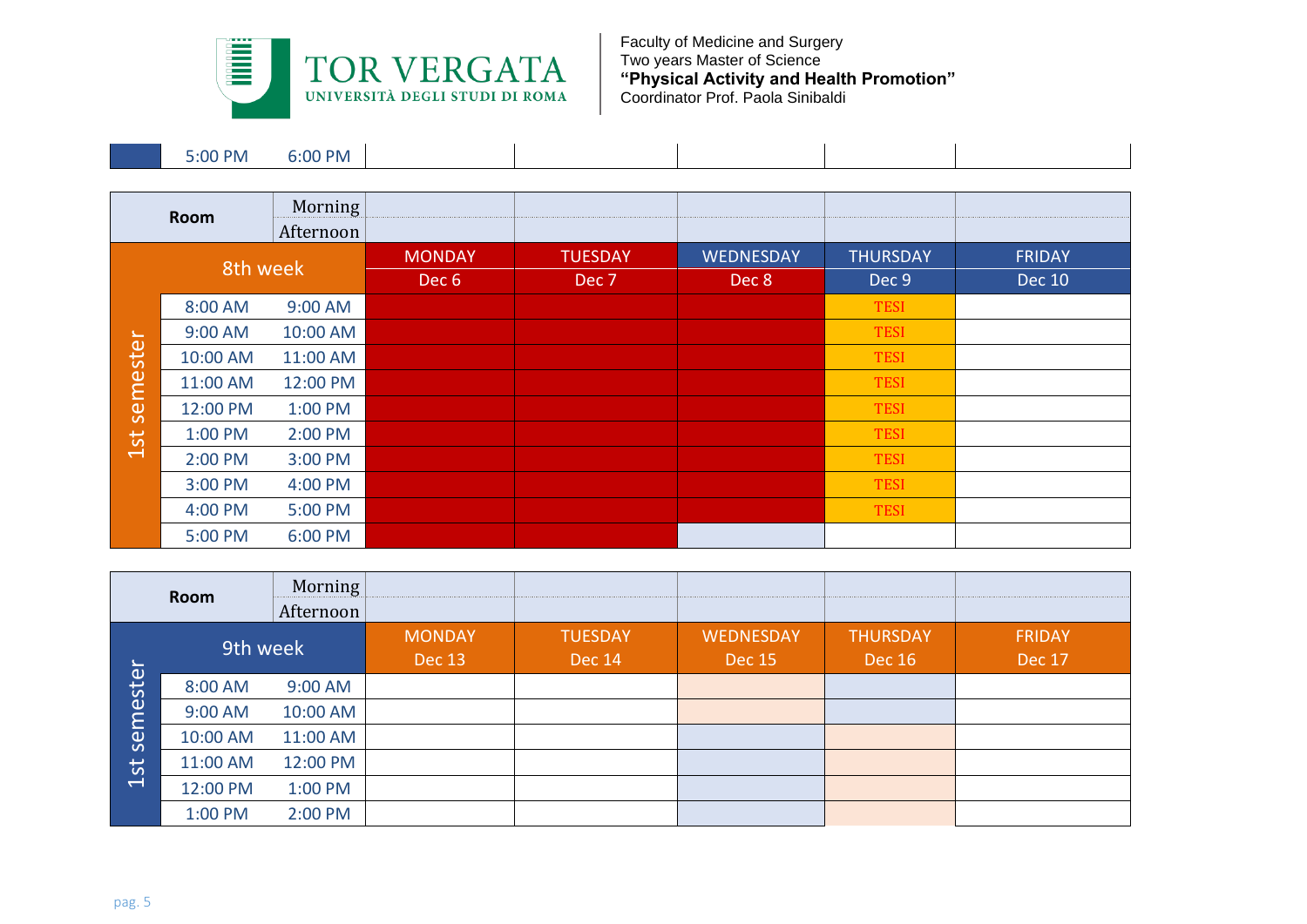

| 2:00 PM | 3:00 PM |  |  |  |
|---------|---------|--|--|--|
| 3:00 PM | 4:00 PM |  |  |  |
| 4:00 PM | 5:00 PM |  |  |  |
| 5:00 PM | 6:00 PM |  |  |  |

|                 | Morning<br>Room<br>Afternoon |          |               |                |                  |                 |                        |
|-----------------|------------------------------|----------|---------------|----------------|------------------|-----------------|------------------------|
|                 | 10th week                    |          | <b>MONDAY</b> | <b>TUESDAY</b> | <b>WEDNESDAY</b> | <b>THURSDAY</b> | <b>FRIDAY</b><br>Jan 7 |
|                 | 8:00 AM                      | 9:00 AM  |               |                |                  |                 |                        |
| semester<br>1st | 9:00 AM                      | 10:00 AM |               |                |                  |                 |                        |
|                 | 10:00 AM                     | 11:00 AM |               |                |                  |                 |                        |
|                 | 11:00 AM                     | 12:00 PM |               |                |                  |                 |                        |
|                 | 12:00 PM                     | 1:00 PM  |               |                |                  |                 |                        |
|                 | 1:00 PM                      | 2:00 PM  |               |                |                  |                 |                        |
|                 | 2:00 PM                      | 3:00 PM  |               |                |                  |                 |                        |
|                 | 3:00 PM                      | 4:00 PM  |               |                |                  |                 |                        |
|                 | 4:00 PM                      | 5:00 PM  |               |                |                  |                 |                        |
|                 | 5:00 PM                      | 6:00 PM  |               |                |                  |                 |                        |

|                                    | Morning<br>Room<br>Afternoon |           |                         |                            |                       |                                  |                           |  |
|------------------------------------|------------------------------|-----------|-------------------------|----------------------------|-----------------------|----------------------------------|---------------------------|--|
| $\overline{\phantom{0}}$<br>ທ<br>ᅱ | 11th week                    |           | <b>MONDAY</b><br>Jan 10 | <b>TUESDAY</b><br>Jan $11$ | WEDNESDAY<br>Jan $12$ | <b>THURSDAY</b><br><b>Jan 13</b> | <b>FRIDAY</b><br>Jan $14$ |  |
|                                    | 8:00 AM                      | $9:00$ AM |                         |                            |                       |                                  |                           |  |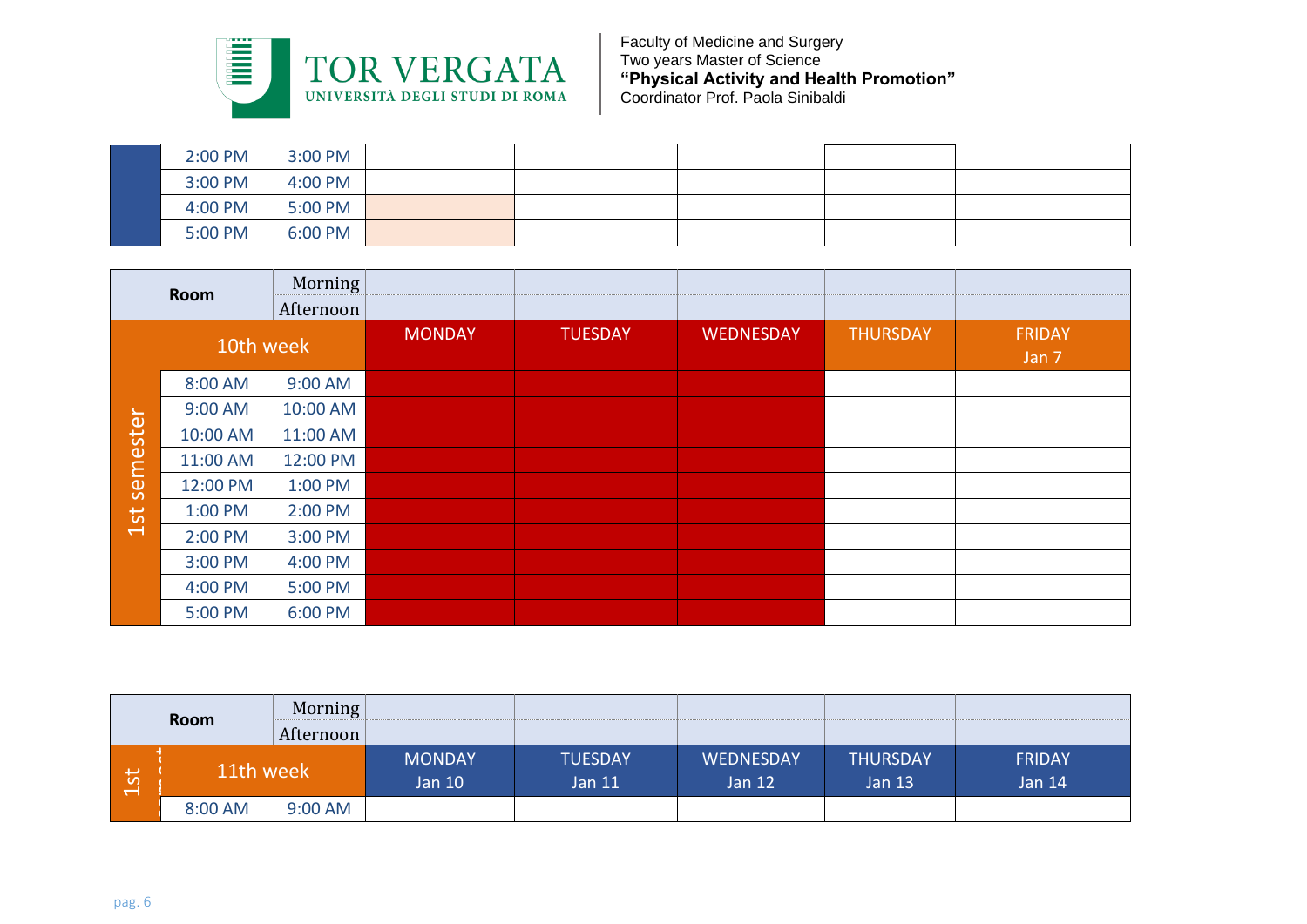

| 9:00 AM  | 10:00 AM |  |  |  |
|----------|----------|--|--|--|
| 10:00 AM | 11:00 AM |  |  |  |
| 11:00 AM | 12:00 PM |  |  |  |
| 12:00 PM | 1:00 PM  |  |  |  |
| 1:00 PM  | 2:00 PM  |  |  |  |
| 2:00 PM  | 3:00 PM  |  |  |  |
| 3:00 PM  | 4:00 PM  |  |  |  |
| 4:00 PM  | 5:00 PM  |  |  |  |
| 5:00 PM  | 6:00 PM  |  |  |  |

|          | Room      | Morning<br>Afternoon |                                |                                 |                            |                                  |                                |
|----------|-----------|----------------------|--------------------------------|---------------------------------|----------------------------|----------------------------------|--------------------------------|
|          | 12th week |                      | <b>MONDAY</b><br><b>Jan 17</b> | <b>TUESDAY</b><br><b>Jan 18</b> | WEDNESDAY<br><b>Jan 19</b> | <b>THURSDAY</b><br><b>Jan 20</b> | <b>FRIDAY</b><br><b>Jan 21</b> |
|          | 8:00 AM   | 9:00 AM              |                                |                                 |                            |                                  |                                |
| semester | 9:00 AM   | 10:00 AM             |                                |                                 |                            |                                  |                                |
|          | 10:00 AM  | 11:00 AM             |                                |                                 |                            |                                  |                                |
|          | 11:00 AM  | 12:00 PM             |                                |                                 |                            |                                  |                                |
|          | 12:00 PM  | 1:00 PM              |                                |                                 |                            |                                  |                                |
| 1st      | 1:00 PM   | 2:00 PM              |                                |                                 |                            |                                  |                                |
|          | 2:00 PM   | 3:00 PM              |                                |                                 |                            |                                  |                                |
|          | 3:00 PM   | 4:00 PM              |                                |                                 |                            |                                  |                                |
|          | 4:00 PM   | 5:00 PM              |                                |                                 |                            |                                  |                                |
|          | 5:00 PM   | 6:00 PM              |                                |                                 |                            |                                  |                                |